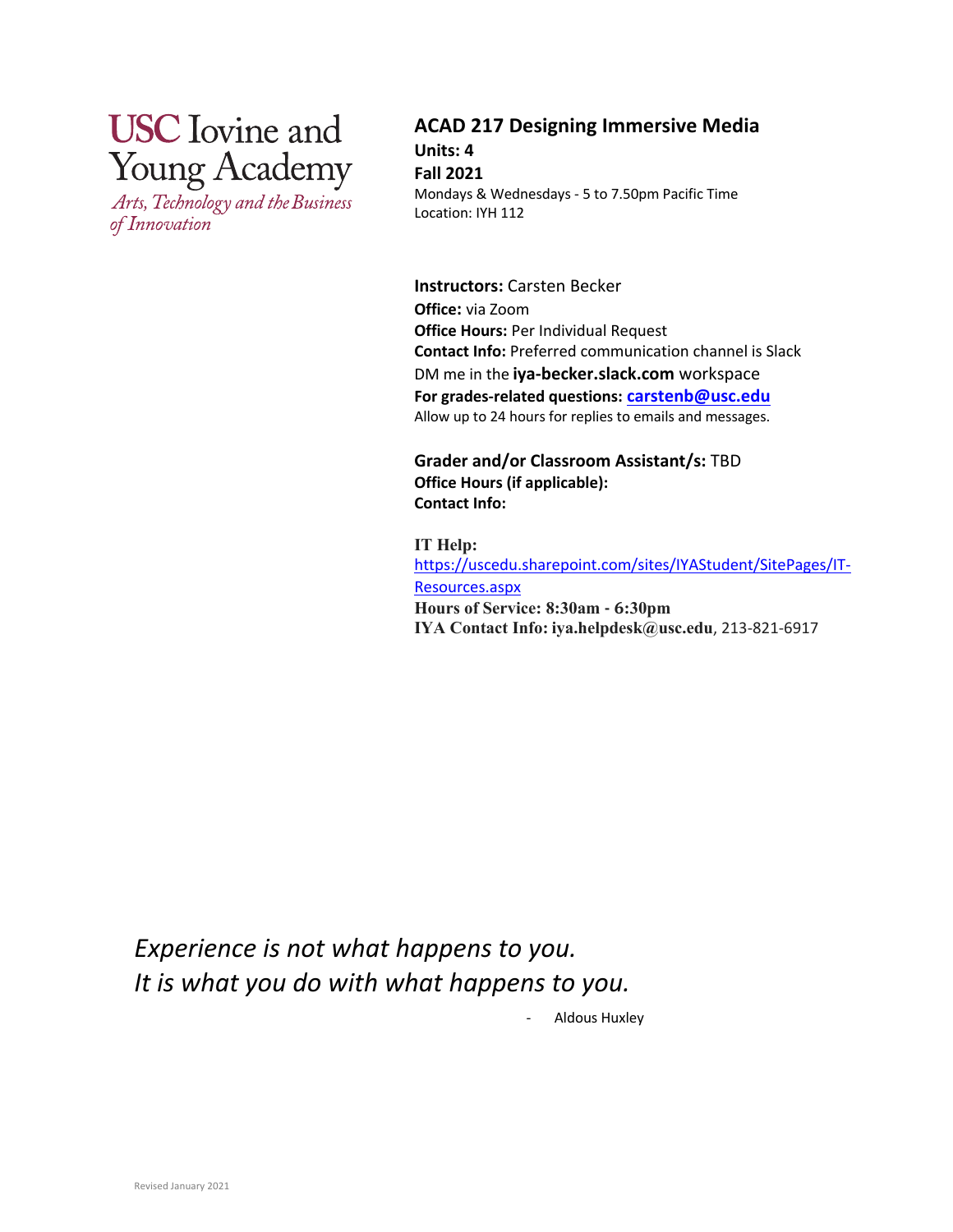## **Course Description**

Designing compelling experiences that effectively inspire audiences and entice interaction.

Students will be given tools and inspiration to foray into Augmented and Mixed Reality platforms to create in multimedia landscapes without bounds.

#### **Key Learning Objectives**

1. Understand the potential of immersive installs for new ways to experience the world, raise awareness, create or launch a product or service.

2. Acquisition of hands-on skills that allow students to build prototypes / sample scenes of experience.

3. Ability to ideate and successfully communicate all aspects of an immersive experiences (goal, audience appeal, feasibility, mechanics, user experience and impact).

Specific Skills to be Covered:

- Creation of visual assets (Adobe Creative Cloud, photography, 3d software)
- Understanding technical pipelines in XR production
- Intermediate use of tools for Augmented Reality, 360 Video, VR, and the Unity game engine
- Practicing a productive creative process
- Fulfill various roles in a production team and together strive for success
- Regularly exercise group crit
- Documenting the process and outcome of your projects (in the form of video)

## **Expectations**

To master this course, a student will…

1. develop a solid understanding of XR: Augmented Reality, Virtual Reality, the tech that make these possible and the current status and success of these media forms.

2. acquire and demonstrate the software skills for building XR experiences. Employ various forms of immersive media to create adequate applications.

3. apply and expand your skills in video/audio techniques and storytelling to pitch and later document your projects.

4. define purpose and alignment for the XR applications you build in relation to a product, business, or research you are pursuing.

5. create immersive experiences that engage an audience/users in discovery and compels them to act.

#### **Prerequisites:**

Completion of ACAD 187 will be helpful (but not required).

#### **Recommended Preparation**:

1) Inform yourself about the latest in augmented reality, projection mapping, 360 video, and virtual reality. 2) Get a feel for the basic concepts of the Unity software, through guided tutorials (see Welcome email you received from me).

#### **Nature of this Course**

This is a fast-paced course which will immerse students in a range of media tools. Through lecture and practice, they will be become the authors, designers, deployers and documentarians of media forms that create meaningful communications and user interaction. Assignments are based on narrative and interactive concepts that deepen and expand existing skills in media creation.

Student responsibilities: Students need to develop their project goals and execution on a base of research, thematic merit and relevance to their career goals. Furthermore, instructors expect everyone to take an active role in the success of the full group through discussion in the classroom, sharing of ideas, actively providing constructive feedback for your peers, observing your own learning process and taking initiative in everyone's growth as media-savvy makers.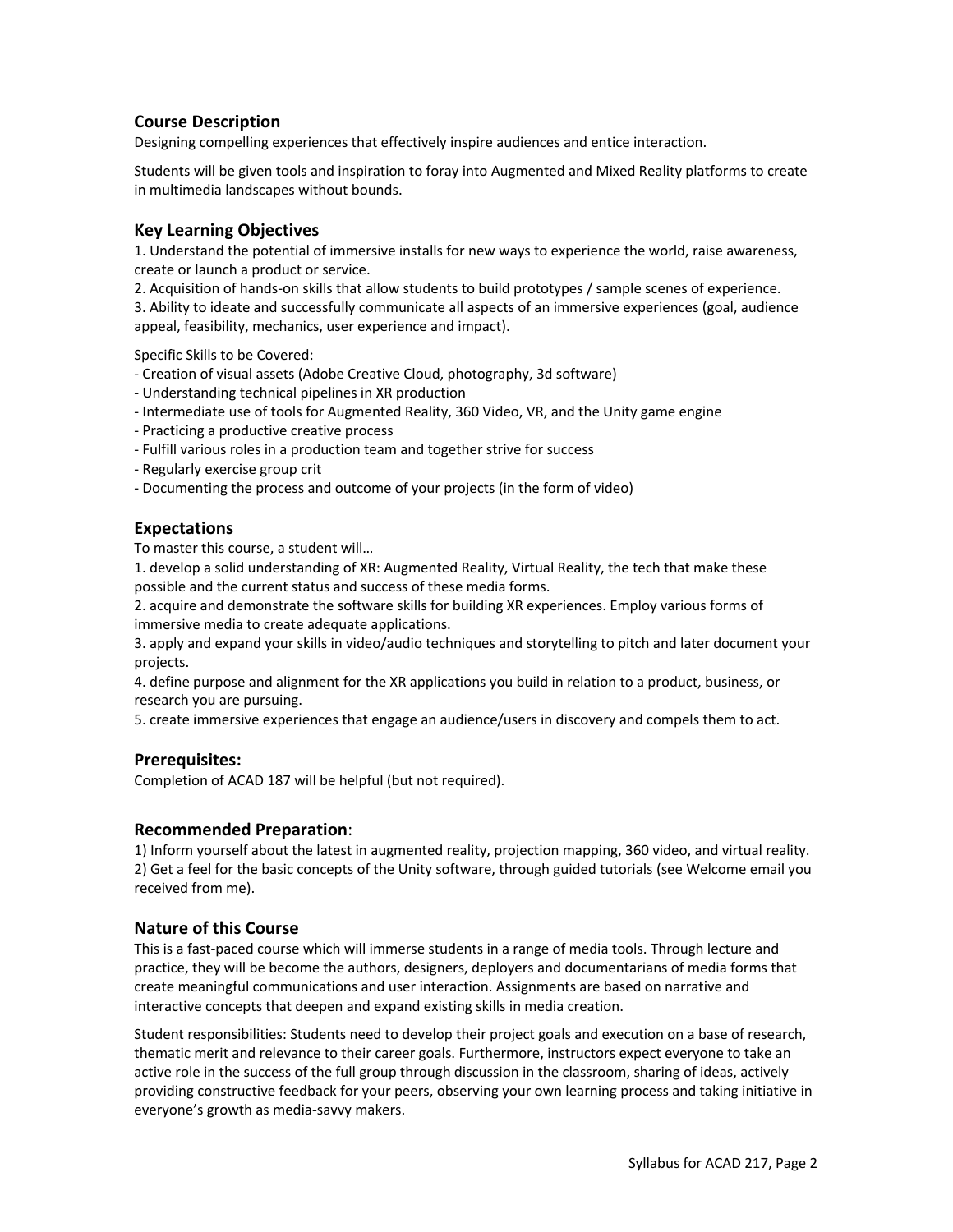#### \*\*

#### **Required Hardware/Software**

Students must bring the following:

- **Laptop Computer** with authorized installs of the following software:
	- Software of choice to create visual assets
	- Unity Student license with GitHub account and install of the latest version
	- iTunes or Google Play account to download free AR Creation software
- Cloud Storage account (Google Drive, Dropbox, Microsoft OneDrive et.) for safely storing your project files
- Instructors recommend keeping up-to-date backups on a hard drive as well

- For in-class instruction, **Headphones** to use with your laptop. Over-ear / closed type only (no ear buds) so you can listen without disturbing others. Some recommended models: Audio Technica ATH-M50x, Sony MDR-7506 or equivalent

## **Academy Equipment**

When permitted by USC health regulations, we will utilize the Academy's Mixed Reality Lab and sound, video and lighting equipment to create audio and video content. You'll receive proper training in the use of the equipment so you can use these tools confidently in your labs and projects. To check out valuable equipment you may need to acquire certification.

Equipment that is returned broken may lead to delays or restrictions in your subsequent check-out.

## **Recommended Readings and Supplementary Materials**

Books: "The History of the Future" by Blake J. Harris "The VR Book: Human-Centered Design for Virtual Reality" by Jason Jerald

Blogs: https://usdzshare.com/ https://vr-tigers.com https://ngrp.github.io/FabriqueMobile/ blogs.unity3d.com

Instructors may publish additional recommended readings throughout the term as it relates to the individual areas of study and topics we touch upon.

#### **Assessments and Assignments**

*Async Prompts* recall or complete material from class. They might be reading assignments, or a preparation necessary to move ahead. Prompts are always due at the next meeting.

*Quizzes* recall technical knowledge that will be critical for your next Project.

*Projects* are highly weighted assignments that require research, ideation, creative design, and execution.

In Project 1, you'll create the concept and prototype of a new Augmented Reality experience for a product, brand, or object of public interest.

The objective in Project 2 will be to create a 360-degree video or interactive install that entices audiences to explore the scene and action around them.

Your Final in this course is a partner project in which you will ideate and design a meaningful immersive experience together. Concepts should be aimed at an industry or cause, and you will pitch goals, user journey and technical execution.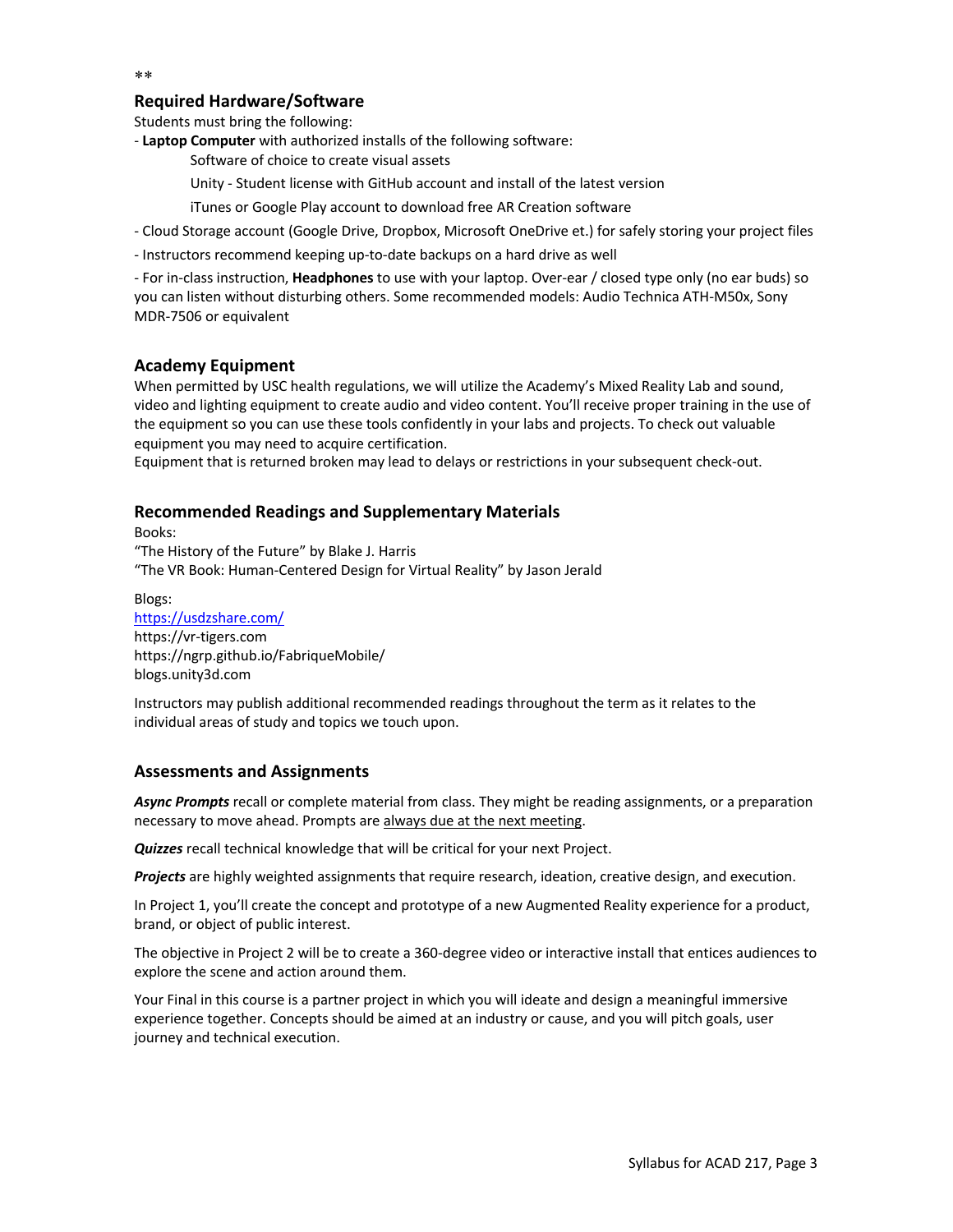## **Grading Breakdown**

|                                   | <b>Points</b> | % of Grade |
|-----------------------------------|---------------|------------|
| Participation <sup>1</sup>        | 80            | 10         |
| Async Prompts <sup>2</sup> (10)   | 120           | 15         |
| Quizzes (2)                       | 80            | 10         |
| Projects (3)                      | 400           | 50         |
| <b>Final Presentation/Exhibit</b> | 120           | 15         |
| <b>TOTAL</b>                      | 800           | 100        |

<sup>1</sup> Participation grade is not just attendance. To receive an 'A' in participation, you will frequently contribute to the discussion across all channels of the course: Classroom/Zoom, Mural, and Slack

<sup>2</sup> Examples: Read&Reflect, installing an app, product review, charting your process in Mural

#### **Grading Scale (Example)**

Course final grades will be determined using the following scale

A 94-100 A- 90-93 B+ 87-89 B 83-86 B- 80-82 C+ 77-79 C 73-76 C- 70-72 D+ 67-69 D 63-66 D- 60-62 F 59 and below

#### **Assignment Submission Policy**

All labs, projects and assignments are due at the date and time specified in the syllabus. Projects that are more than 24 hours late will receive a 50% deduction in points. Projects that are more than 7 days late will receive 0 points. Be sure to check Blackboard if you have to miss a class. You are responsible for any materials presented and assignments made even if you are not in class that day.

#### **Extensions**

Each student may ask for an extension on one of her/his assignments during the term. Above Assignment Submission Policy strictly applies to the extension date given.

#### **Grading Timeline**

You will receive grades for classroom quizzes, check-ins, labs, projects and other assignments within two weeks of submission.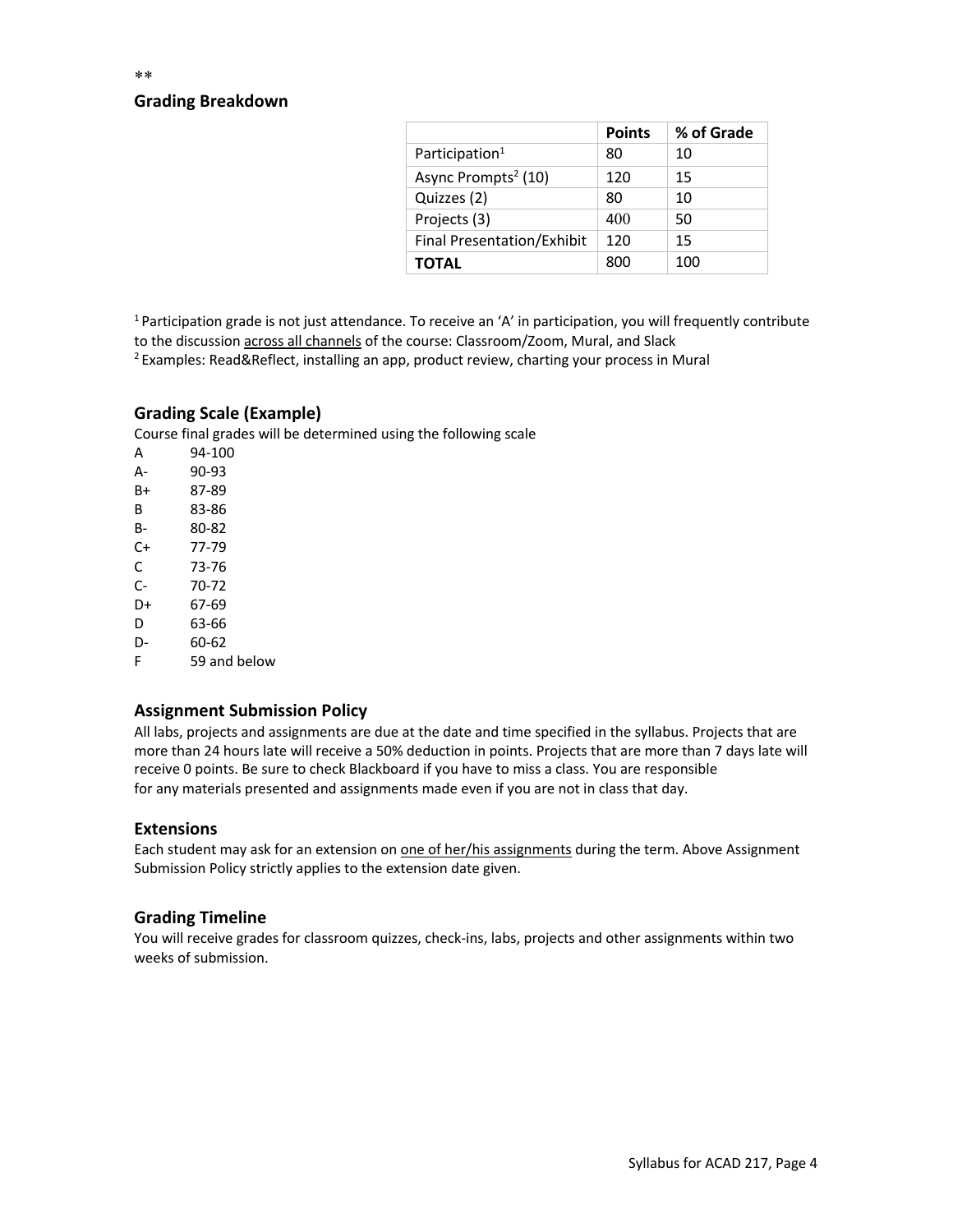## **Academy Attendance Policy**

The Academy maintains rigorous academic standards for its students and on-time attendance at all class meetings is expected. Each student will be allowed two excused absences over the course of the semester for which no explanation is required. Students are admonished to not waste excused absences on noncritical issues, and to use them carefully for illness or other issues that may arise unexpectedly. Except in the case of prolonged illness or other serious issue (see below), no additional absences will be excused. Each unexcused absence will result in the lowering of the final grade by ⅓ of a grade (e.g., an A will be lowered to A-, and A- will be lowered to a B+, etc.). In addition, being tardy to class will count as one-third of an absence. Three tardies will equal a full course absence.

Students remain responsible for any missed work from excused or unexcused absences. Immediately following an absence, students should contact the instructor to obtain missed assignments or lecture notes and to confirm new deadlines or due dates. Extensions or other accommodations are at the discretion of the instructor.

Automatically excused absences normally may not be used for quiz, exam or presentation days. Using an excused absence for a quiz, exam or presentation, such as in the case of sudden illness or other emergency, is at the discretion of the instructor.

In the case of prolonged illness, family emergencies, or other unforeseen serious issues, the student should contact the instructor to arrange for accommodation. Accommodation may also be made for essential professional or career-related events or opportunities. All accommodations remain at the discretion of the instructor, and appropriate documentation may be required.

## *Fall 2021 addendum:*

- Unless students provide an accommodation letter from USC's Office of Student Accessibility Services or a letter from IYA Student Services detailing visa or travel restrictions, attendance and active participation is expected in the classroom. Any student with such accommodations should submit their accommodation document to the instructor as soon as possible to discuss appropriate accommodations. Either classroom recordings or live remote access to the class via Zoom will be provided.
- Students who are experiencing illness should not attend class in person. Please inform the instructor in advance of any class sessions that you can't attend for medical reasons, and accommodations will be arranged to view recorded lectures and submit alternatives to any missed class participation. Students will not be penalized for not attending class in person under these circumstances.
- In the event that you find yourself experiencing COVID-19 related symptoms, in keeping with university recommendations, you should Stay home! This is the best way to prevent spreading COVID-19 as supported by scientific evidence; Please do not come to an in-person class if you are feeling ill, particularly if you are experiencing symptoms of COVID-19

\*\*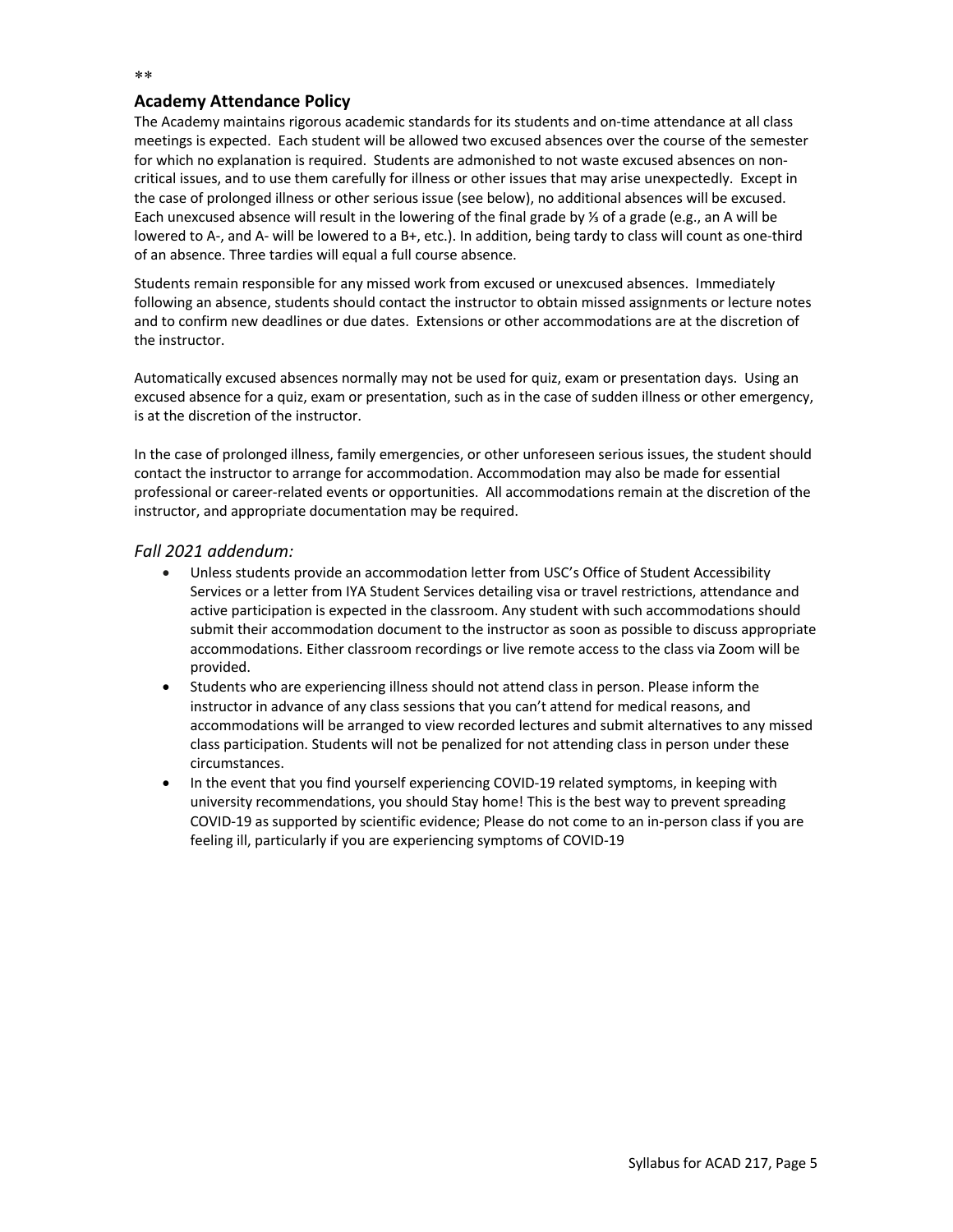## **Additional Policies**

Should the needs of the class dictate, I reserve the right to modify the class schedule and assignments. Any substantive changes will be announced in class and posted in Blackboard and/or Slack.

## **HOW TO PURCHASE SOFTWARE AT THE DISCOUNTED ACADEMY RATE THROUGH THE USC BOOKSTORE:**

The following first year software are now available for purchase **online** through the USC Bookstore at the Academy discounted rate:

| Software                    | IYA Short-Term License at USC Bookstore                                |  |
|-----------------------------|------------------------------------------------------------------------|--|
| <b>Adobe Creative Cloud</b> | $\frac{1}{2}$ \$70 2020-2021 annual license (active through July 2021) |  |

- 1. Visit the USC Bookstore online: https://www.uscbookstore.com/usciyasoftware
- 2. Select the software license(s) you would like to purchase.
- 3. When you proceed to checkout, add the Promo Code "IYASoftware" (This will override the listed taxes).
- 4. For shipping, select FedEx Home Delivery (free).
- 5. Once you complete your online purchase, you will receive a confirmation email/receipt. *(Note that even if a shipping charge appears on your invoice, it will not be charged to your credit card. This relates to a known technical problem with the Bookstore's online store.)*
- 6. Upload your receipt here to receive access to your purchased license.
- 7. You will be notified by email when the license has been activated

If you have any questions about this process, please do not hesitate to contact Academy IT Support at iyhelp@usc.edu.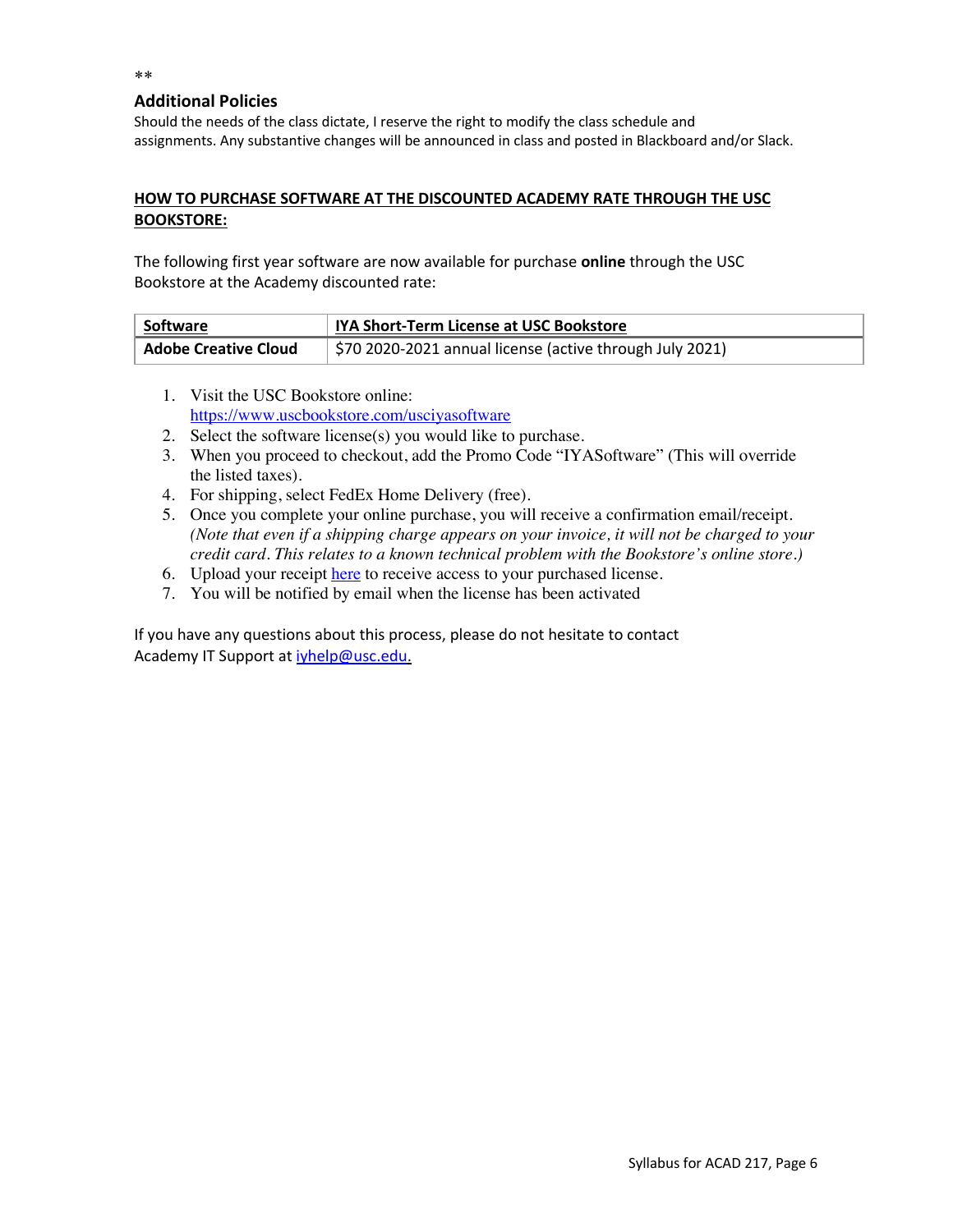## **Class Schedule**

Note: To accommodate changing modalities and access to equipment, I reserve the right to alter the weekly topics and assignments.

|        | <b>Topics and Discussions</b>                                                                                                                    | Lab                                                                                                  | <b>Assignments (excluding Async</b><br>Prompts)    |
|--------|--------------------------------------------------------------------------------------------------------------------------------------------------|------------------------------------------------------------------------------------------------------|----------------------------------------------------|
| Week 1 | What is <i>immersive</i> ?<br>What constitutes an experience?<br>History of immersive visual<br>technologies.                                    | Create a short video<br>introduction to a co-<br>student.                                            |                                                    |
| Week 2 | Augmented Reality: How we are using<br>it already - from Information to<br>Collaboration                                                         | Avatars!                                                                                             |                                                    |
| Week 3 | No class Monday - Labor Day<br>Basics of 3d space, objects, viewing<br>Seeing under the hood of augmented<br>reality: ARKit5                     | <b>ARKit and Reality Composer</b>                                                                    | Project 1 Assigned                                 |
| Week 4 | <b>Augmented Reality:</b><br>Industry leaders<br>Internet 3.0                                                                                    | Group dev exercise: Build<br>an augmented reality<br>experience in the lovine &<br><b>Young Hall</b> | Quiz 1 - AR<br>Project 1 Outline                   |
| Week 5 | Augmented Reality:<br>Connecting tactile surfaces to AR<br>experiences - designing in Xcode                                                      |                                                                                                      | Due: Project 1 Prototype 1                         |
| Week 6 | Next big things in Augmented Reality<br>Wearables, wide-spread<br>implementations, Mixed Reality                                                 |                                                                                                      | Due: Project 1 Prototype 2<br>(Students' level-up) |
|        | <b>Week 7</b>   VR Fundamentals and Opportunity<br>Digital Humanism                                                                              | Analyzing VR in genres and<br>user involvement (with<br>guest)                                       | Due: Project 1 Final                               |
| Week 8 | How game engines are revolutionizing<br>content creation, live experiences and<br>film-making. [Opportunity for guest<br>speaker or field trip.] | Unity Onboarding<br>Unity lab: Basics                                                                |                                                    |
| Week 9 | Designing action for 360 degrees<br>User guidance and interaction                                                                                | Unity lab: 360 Space                                                                                 | Project 2 Assigned                                 |

\*\*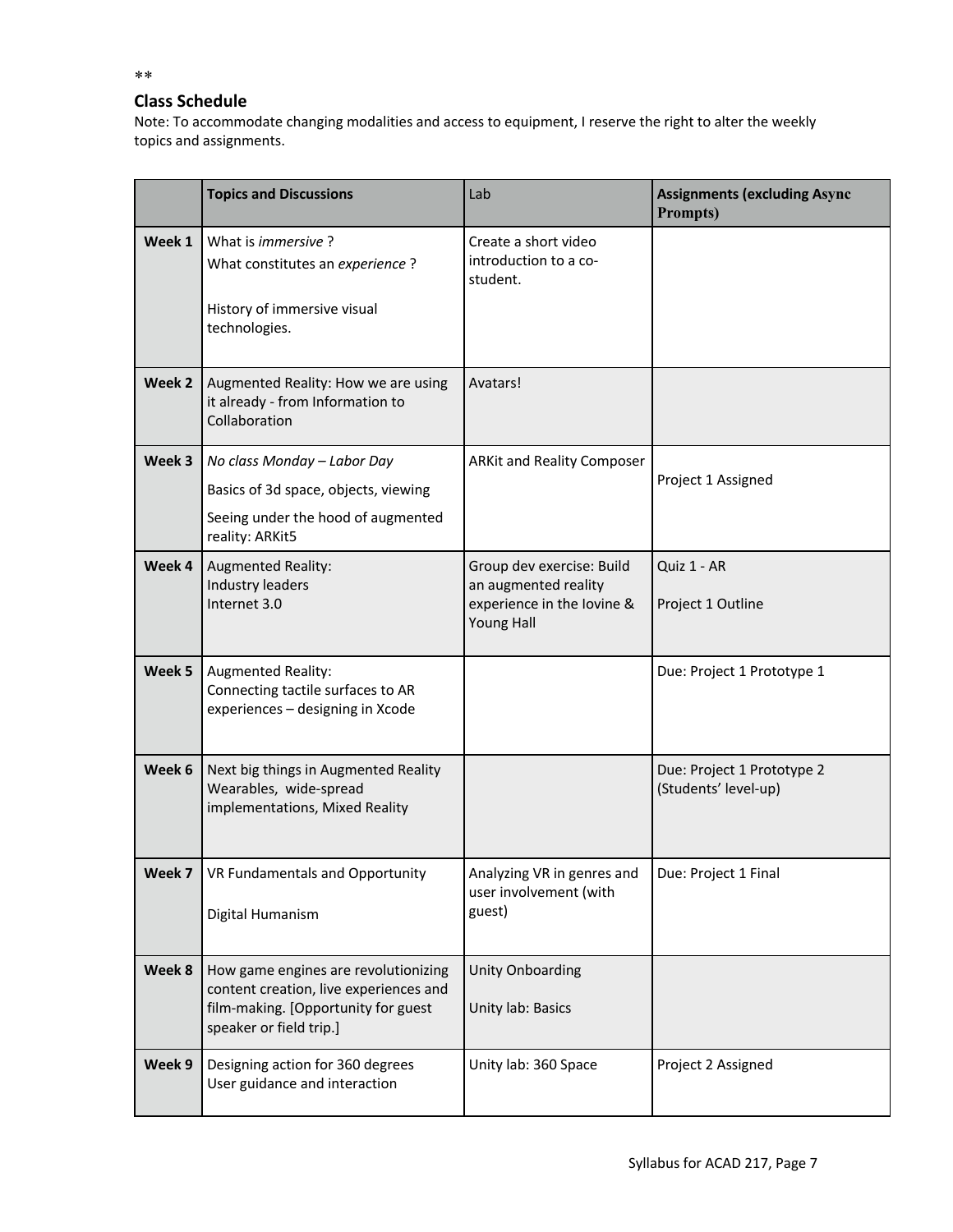|                              | Week 10   Opportunities for new types of<br>businesses. We'll look at successful XR<br>startups.                                                                              | Unity lab: Interaction                                       | Quiz 2 - Unity<br>Due: Project 2 Outline            |
|------------------------------|-------------------------------------------------------------------------------------------------------------------------------------------------------------------------------|--------------------------------------------------------------|-----------------------------------------------------|
| Week 11                      | <b>Cinematics and Product Demos</b><br>Art of entertaining interaction                                                                                                        | Intermediate Unity: Camera<br>Animation, Lights              | Due: Project 2 Prototype                            |
| <b>Week 12</b>               | User Journeys in Virtual Worlds<br>Mixed Reality and Dreamwalker<br>- Clues to the future of experiencing<br>Entertainment, Work, Communication,<br>and our World             | Students and instructor<br>create a virtual meeting<br>place | Project 3 (Proposal) Assigned                       |
|                              | Week 13   XR for Product Design                                                                                                                                               | Spatial Prototyping with<br><b>Gravity Sketch</b>            | Due: Project 3 Pitch Deck (draft)                   |
| Week 14                      | <b>Exhibit Space</b><br>No class Wednesday - Thanksgiving                                                                                                                     | Prepping Semester Exhibit                                    | Develop Project 3                                   |
| <b>Week 15</b>               | Opportunities for immersive media<br>creators: Oculus Launchpad, Snap<br>Research Fellowship, Unreal Engine<br>Fellowship etc. (with guests)<br>(Last regular class is Dec.1) | Prepping Semester Exhibit                                    | Develop Project 3                                   |
| <b>Finals</b><br><b>Week</b> | Wednesday, 12/8 - 5.30m: FINAL                                                                                                                                                | Exhibit                                                      | Due: Project 3 Final Pitch with<br>supporting media |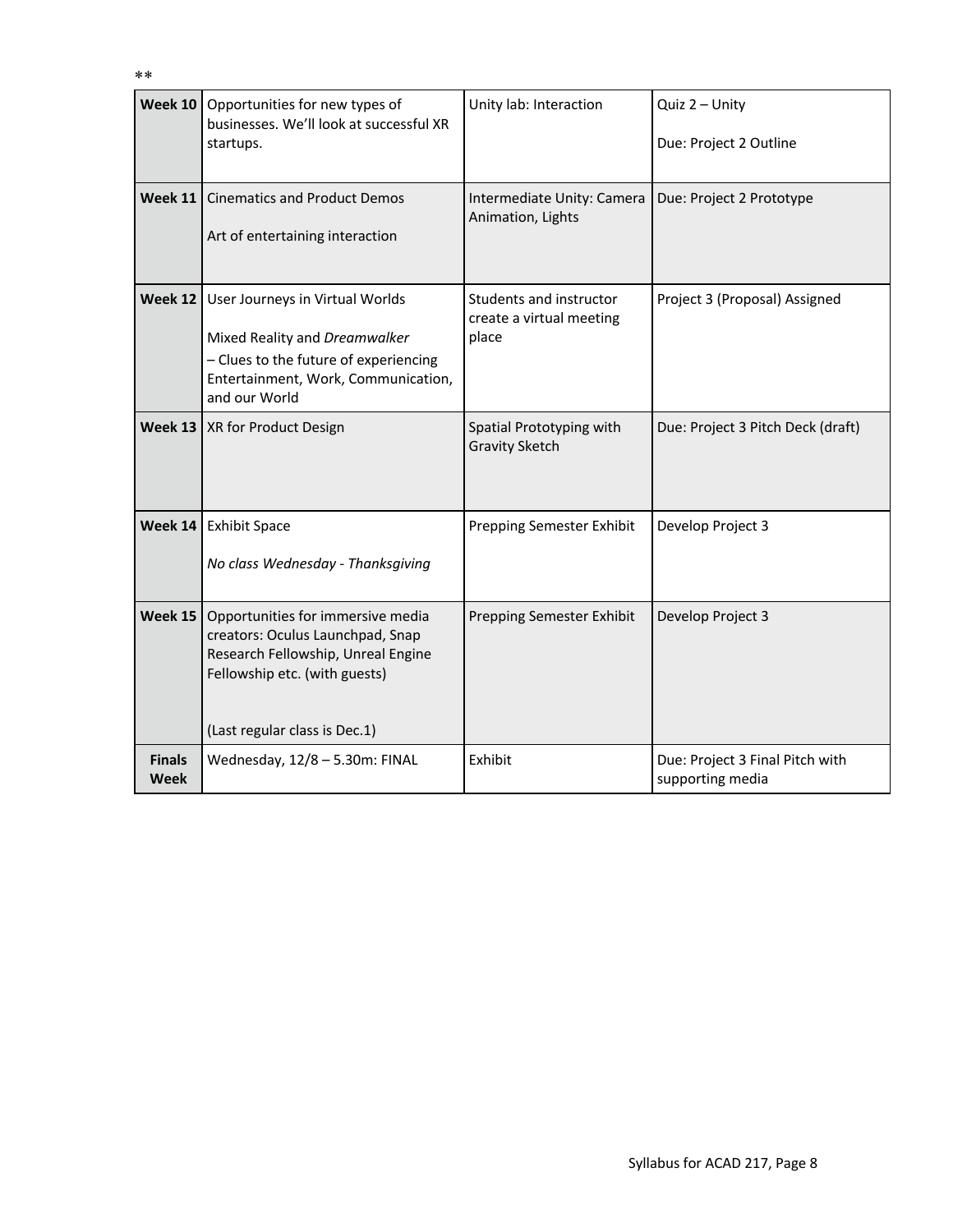# **Statement on Academic Conduct and Support Systems**

## **Academic Conduct:**

Plagiarism – presenting someone else's ideas as your own, either verbatim or recast in your own words – is a serious academic offense with serious consequences. Please familiarize yourself with the discussion of plagiarism in SCampus in Part B, Section 11, "Behavior Violating University Standards" policy.usc.edu/scampus-part-b. Other forms of academic dishonesty are equally unacceptable. See additional information in SCampus and university policies on scientific misconduct, policy.usc.edu/scientificmisconduct.

## **Support Systems:**

*Student Health Counseling Services - (213) 740-7711 – 24/7 on call* engemannshc.usc.edu/counseling

Free and confidential mental health treatment for students, including short-term psychotherapy, group counseling, stress fitness workshops, and crisis intervention.

*National Suicide Prevention Lifeline - 1 (800) 273-8255 – 24/7 on call* suicidepreventionlifeline.org

Free and confidential emotional support to people in suicidal crisis or emotional distress 24 hours a day, 7 days a week.

*Relationship and Sexual Violence Prevention Services (RSVP)*  213-740-9355 (WELL

https://studenthealth.usc.edu/sexual-assault/

Free and confidential therapy services, workshops, and training for situations related to gender-based harm.

Relationship and Sexual Violence Prevention and Services provides immediate therapy services for situations related to gender- and power-based harm (e.g., sexual assault, domestic violence, stalking). (wording from the site)

#### *Office of Equity and Diversity (OED) | Title IX - (213) 740-5086* equity.usc.edu, titleix.usc.edu

Information about how to get help or help a survivor of harassment or discrimination, rights of protected classes, reporting options, and additional resources for students, faculty, staff, visitors, and applicants. The university prohibits discrimination or harassment based on the following protected characteristics: race, color, national origin, ancestry, religion, sex, gender, gender identity, gender expression, sexual orientation, age, physical disability, medical condition, mental disability, marital status, pregnancy, veteran status, genetic information, and any other characteristic which may be specified in applicable laws and governmental regulations.

*USC Policy Reporting to Title IX (213) 740-5086*

https://policy.usc.edu/reporting-to-title-ix-student-misconduct/

The university encourages individuals to report prohibited conduct to the *Title IX Office*. Individuals can report to the university *Title IX Coordinator* in the *Office of Equity and Diversity.*

## *Bias Assessment Response and Support - (213) 740-2421*

studentaffairs.usc.edu/bias-assessment-response-support

Avenue to report incidents of bias, hate crimes, and microaggressions for appropriate investigation and response.

*The Office of Disability Services and Programs - (213) 740-0776*